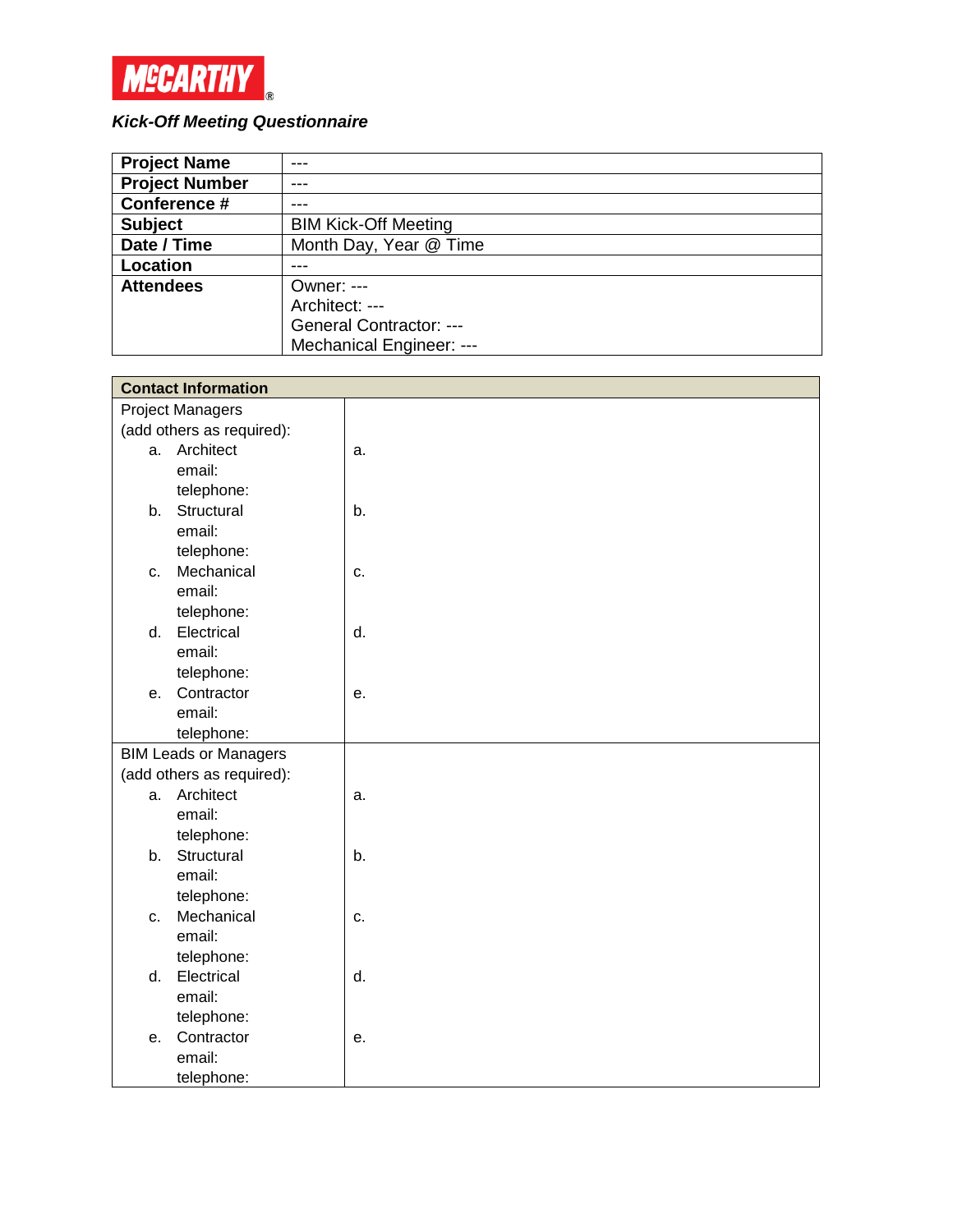

# **Discussion Topics**

- 1. Key Contacts (fill out contact information on page 1)
- 2. Team capabilities (identify each team member's BIM capabilities)
- 3. Project Program, Milestones and Key Dates (deliverables and scope)
- 4. Key Project Requirements (key project requirements)
- 5. BIM Goals and Objectives (how and why BIM will be used on the project)
- 6. BIM Uses (identify potential uses during Precon and Construction)

# 7. BIM Execution

- a. Modelling Scope (each discipline identifies what elements to be modeled)
- b. Model Schedule (what model elements are required, and when)
- c. LOD Definitions (what level of development is required)

8. Collaborative Workflow – (flow of information between all trades)

- a. *Model Exchange:* (how models are shared/uploaded)
- b. *Coordination:* Clash Detection and Resolution)
- c. *Communication:* Meeting Schedules, Screen sharing, RFI's
- 9. Software and other IT (required technology infrastructure)
- 10. Model Structure (map out what 'The Model' looks like)

# 11. Structured Information

- a. *Coordinates and Control Models*
- b. *Naming Conventions*
- c. *Materials*
- 12. Quality Assurance (how to maintain a high standard of models and data consistency)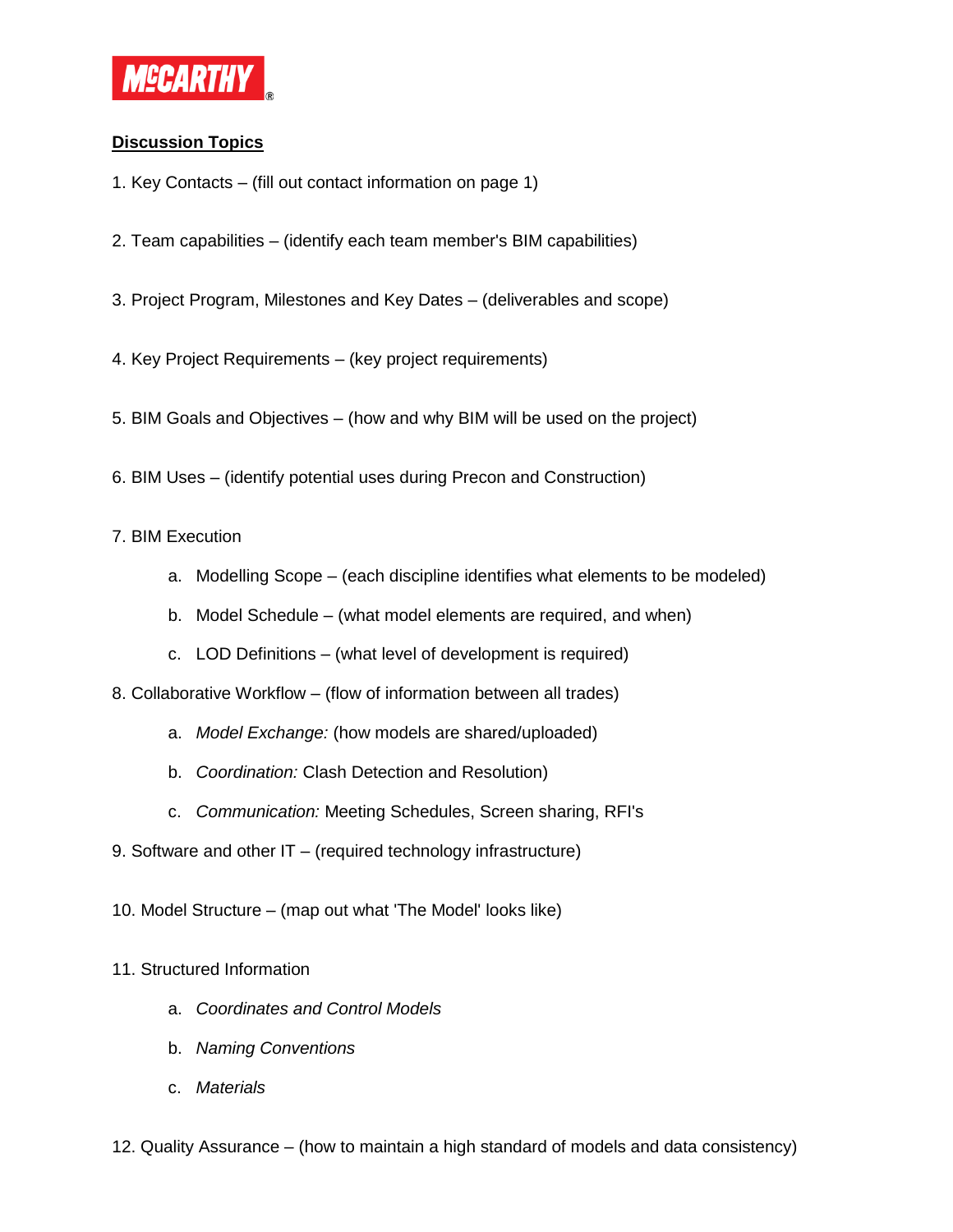

#### *Workgroup Meeting Notes*

| <b>Project Name</b>   | ---                             |
|-----------------------|---------------------------------|
| <b>Project Number</b> | ---                             |
| Conference #          |                                 |
| <b>Subject</b>        | Design-Assist Workgroup Meeting |
| Date / Time           | Month Day, Year @ Time          |
| Location              |                                 |
| <b>Attendees</b>      | Owner: $---$                    |
|                       | Architect: ---                  |
|                       | General Contractor: ---         |
|                       | Mechanical Engineer: ---        |

## **Current Status Update**

- --
- --
- --

# **Outstanding Information Requirements**

- --
- --
- --

#### **General Information**

- $\bullet$  --
- --
- $\bullet$  --

#### **New Trend Items**

- --
- $\bullet$  --
- $\bullet$  --

## **Old Action Items**

- --
- --
- --

## **New Action Items**

- $\bullet$   $\cdots$
- $\bullet$  --
- --

**The minutes above reflect decisions and agreements made collectively at this meeting. All attendees are to review these minutes carefully and are to be prepared to answer any questions at the next meeting. All corrections and/or additions to these minutes must be sent in writing within 72 hours of receipt or the minutes will stand as recorded.**

*Next meeting is tentatively scheduled for Month Day, Year*